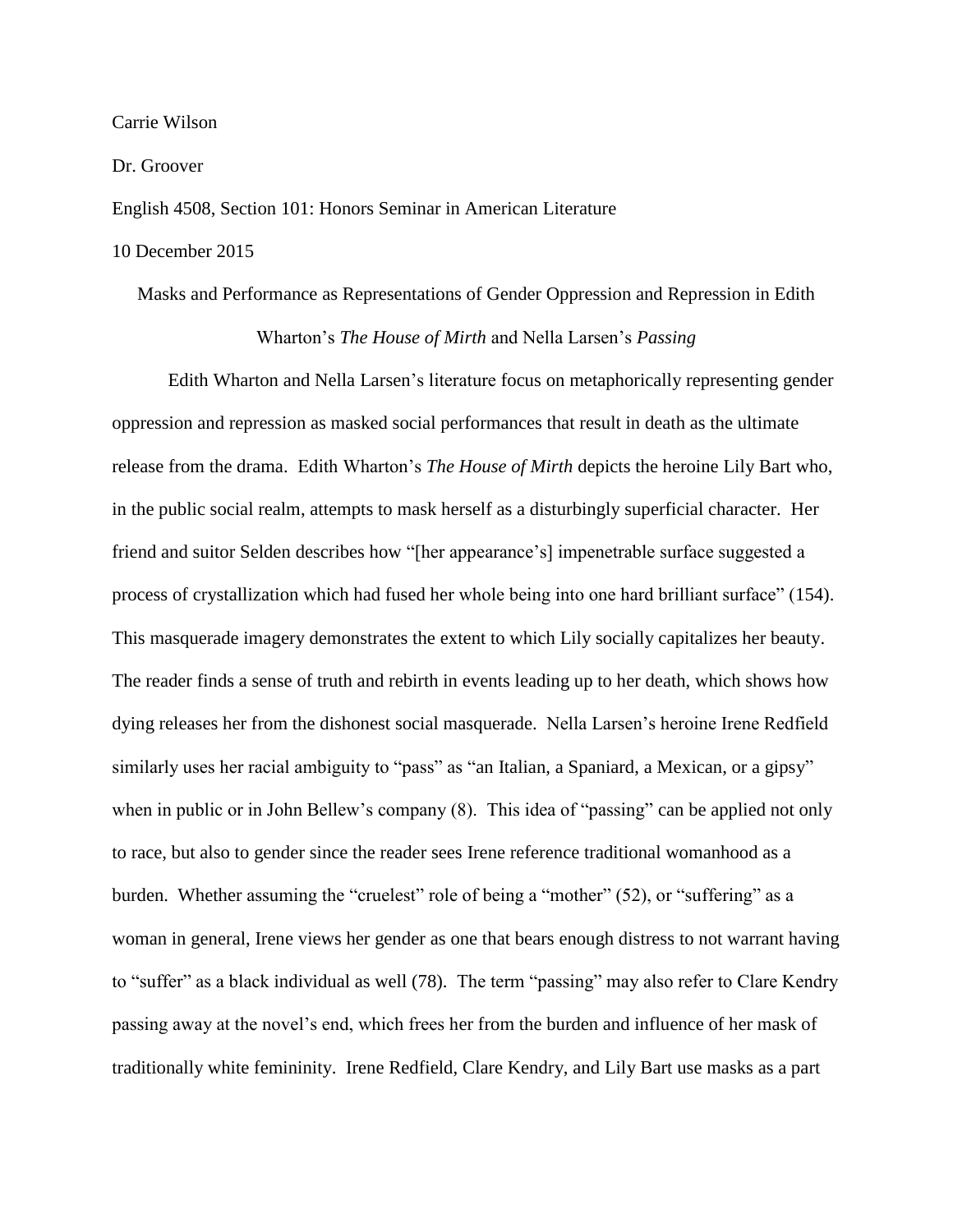Wilson<sub>2</sub>

of their public social feminine performance whilst suffering from, and eventually seeking release via death from, the duality of demands womanhood places on an individual: those of the personal versus the private social spheres, and how to navigate both whilst not losing a sense of self.

Wharton uses Lily Bart's narrative in order to show the oppression and repression latent in the feminine masquerade's cultural significance, and as a result what it means to be a woman during the American Modernist period. Lily Bart's mother convinces Lily from a young age that she must treat her beauty and social appearance as social capital. Her mother forges an identity for her child that becomes her prime focus during Lily's childhood: "[Her mother] studied [Lily's beauty] with a kind of passion, as though it were some weapon she had slowly fashioned for her vengeance. It was the last asset in their fortunes" (Wharton 26). The vengeance Wharton mentions here regards the financial loss the Bart family experiences during Lily's youth. Mrs. Bart's preoccupation with Lily's superficiality as an asset shows the masquerade's significance in Lily's adulthood: her appearance as a traditionally, conventionally feminine character creates an alternate reality in which she functions more often than in the honest realm of unmasked intimacy. According to Carol Baker Sapora's article "Female Doubling: The Other Lily Bart in Edith Wharton's *The House of Mirth*," the novel's question does not simply regard "who is the real Lily Bart—the 'flesh and blood' woman or the breath-taking work of art she has created—but who or what is a real woman" (372). Lily indulges the male gaze to give her audience the illusion of knowing the real her, especially during the *tableaux vivants* when she has the "impulse to show herself in a splendid setting" and allows "for the study of the female outline" (109). The idealization of the woman Wharton portrays during the *tableaux* scene shows Lily not only inviting the male gaze, but also internalizing male supremacy in a world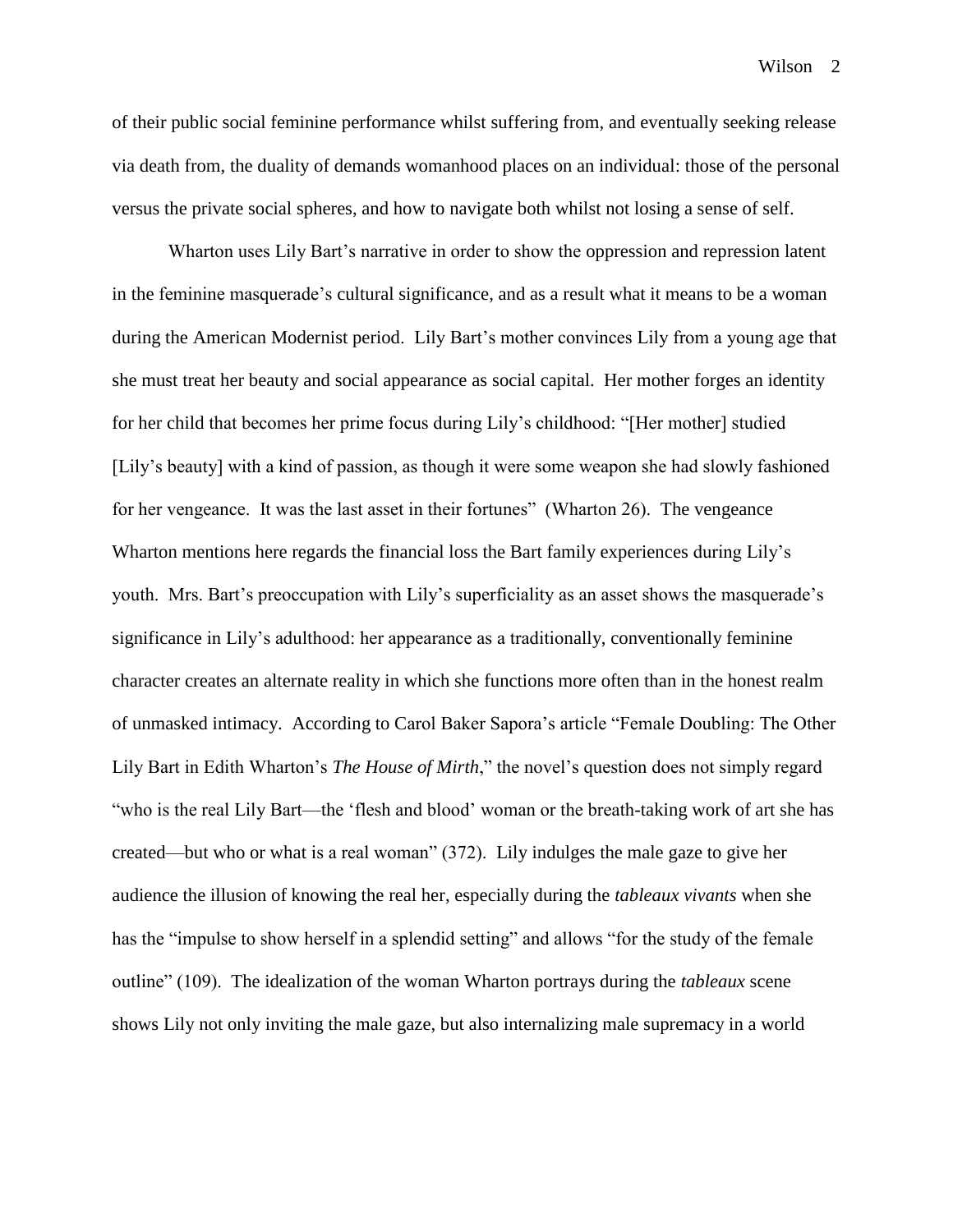where her mask of beauty and feminine dependency creates the only reality in which she might function under the weight of convention.

Irene Redfield also feels the weight of convention in Nella Larsen's *Passing*, but more so as a result of white supremacy because Larsen links feminine identity with African American identity. Irene's mask involves publicly appearing white or racially ambiguous in rather than attempting to appear traditionally feminine. Larsen's language involving both Irene and Clare focuses on the aspects of their lives that passing affects such as social class, wealth and income, and perceived comfort in their respective households. The "ivory mask" Irene and Clare wear in the public eye shows that their performances center on making sure their public and social personas remain untouched by their African American heritage (Larsen 15). Yet, Irene still remains skeptical about the issue of passing: "She said: 'It's funny about "passing." We disapprove of it and at the same time condone it. It excites our contempt and yet we rather admire it. We shy away from it with an odd kind of revulsion, but we protect it'" (42). She sees the masquerade's dubious nature, yet she guards passing because it guides her public social interactions. For example, when Irene runs into John Bellew at the market, "instinctively, in the first glance of recognition, her face had become a mask" (79). She reflexively protects Clare for the sake of not compromising her own ability to pass in public because she "could not separate individuals from the race, herself from Clare Kendry" (80). In "'Makin a Way Outta No Way:' The Dangerous Business of Racial Masquerade in Nella Larsen's *Passing*" Carlyle Van Thompson writes, "Irene Westover Redfield and Clare Kendry Bellew are middle-class black women who seek power through class ascension fueled by identification with whiteness to the point of passing" (80). By showing how Irene and Clare internalize white supremacy in order to

Wilson 3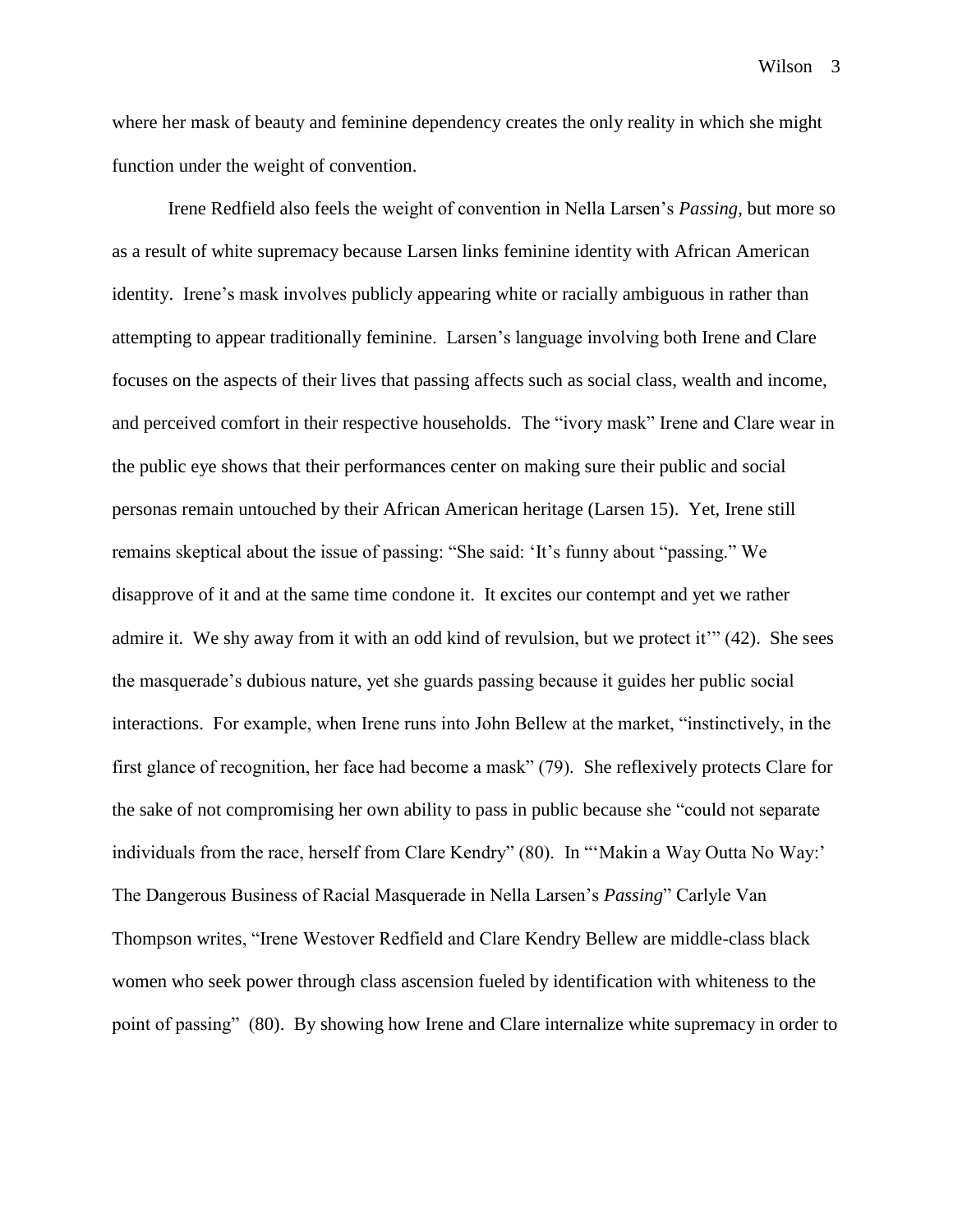gain social acceptance and capital, Larsen indicates the danger of racial masquerade and of considering passing a necessity during the early  $20<sup>th</sup>$  century.

While Larsen emphasizes Irene's preoccupation with racial appearance in *Passing*, Wharton depicts Lily as preoccupied over her appearance as a youthful, beautiful, marriageable young woman. When Clare stares at Irene on the Drayton's rooftop in an attempt to place her identity, Irene becomes obsessively self-aware about her ability, or potential lack thereof, to pass. Larsen describes this preoccupation as a "small inner disturbance, odious and hatefully familiar" when Irene begins wondering, "Did that woman, could that woman, somehow know that here before her very eyes on the roof of the Drayton sat a Negro?" (7). At that moment, Irene feels like her "ivory mask" might be compromised. She works hard to maintain her mask through powder and textile fashion, which shows the significance she places on being perceived as at least "an Italian, a Spaniard, a Mexican, or a gipsy" while in the company of white folk (8). On the other hand, Lily Bart uses the same methods of powder and fashion to sculpt her mask, but her performance focuses more on youth. When she notices "lines" in her face, she hurriedly tries to "smooth" them out before she publicly shows her mask (Wharton 21). Lily's attempts at passing for a marriageable female signifies submission to male supremacy in a society where being an independent woman does not gain one wealth unless she happens to be a wealthy man's widow. Selden's depicts Lily's appearance as a "crystallization" of her entire being "into one hard brilliant surface," which characterizes Lily's mask as an infusion of falsified wealth and common representations of beauty (154). Therein lies the distinction between Larsen's representation of femininity versus that of Wharton: while the "ivory mask" worn by Clare and Irene fuses femininity with African American identity, Lily must masquerade as both wealthy and conventionally feminine.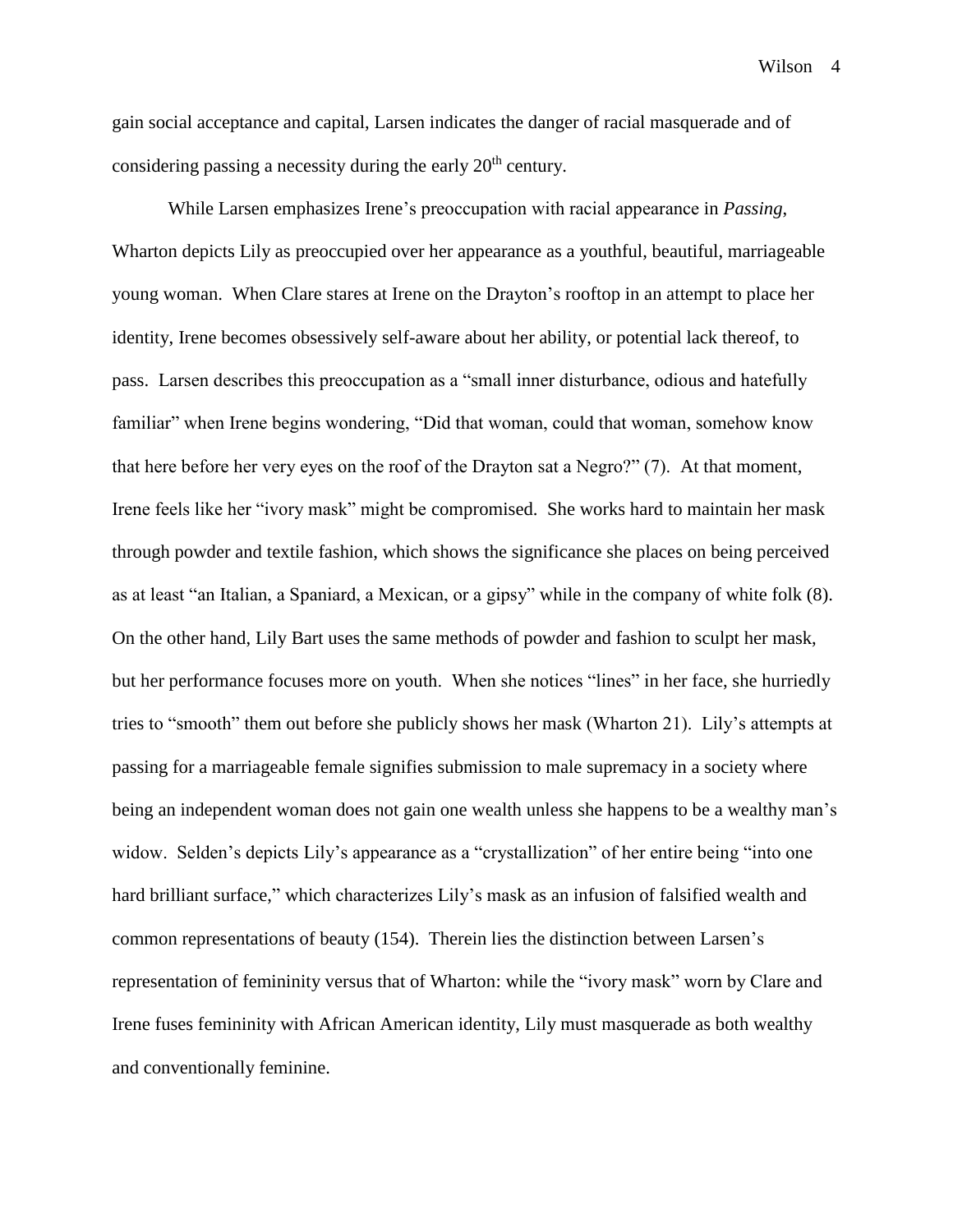Both novels bear themes that regard visualizing the eternal feminine, and gaze (male or female, public or private). Sight and visuals concerning Lily Bart, Irene Redfield, and Clare Kendry demonstrate how often sexualization of women occurs, and how "appearances... [have] a way sometimes of not fitting facts" (Larsen 14). When any one of these women decides to publicly perform or masquerade as something contrary to their personal identity, they are subjected to the critical gaze of others. During the *tableaux vivants* scene in Wharton's *The House of Mirth*, many characters concern themselves with the knowledge of the true Lily, or outright sexualize her as Mr. Ned Van Alstyne does: "'Deuced bold thing to show herself in that get-up; but, gad, there isn't a break in the lines anywhere, and I suppose she wanted us to know it!'" (Wharton 109). Lily's *tableaux* performance thus invites the male gaze knowingly in order to appear as appealing as possible to the opposite sex. Carol Baker Sapora says, "Each person in this 'house of mirth' is convinced that now he or she has had vision of 'the real Lily'" (Sapora 371). Since sexuality can be seen as a private affair, what Sapora refers to as "the real Lily" might be visualized either in sexual intimacy, or in intimacy of honest connection like Selden and Gerty believe they find when they see her barely made-up: "'Wasn't she too beautiful, Lawrence? Don't you like her best in that simple dress? It makes her look like the real Lily – the Lily I know" (110). Yet, the *tableaux vivants* still remains a performance—Lily masks her public persona in a shroud of perceived intimacy to make her audience feel connected to her, when in reality she still has hidden away her "real" self. She takes advantage of sight and gaze in order to appear more desirable to potential wealthy suitors.

Irene and Clare achieve a similar stature masquerading as white, wearing their "ivory masks" to gain wealth or social acceptance. The first identifiers of race remain sight and gaze throughout *Passing*, which coincides with Van Thompson's statement regarding Irene's visual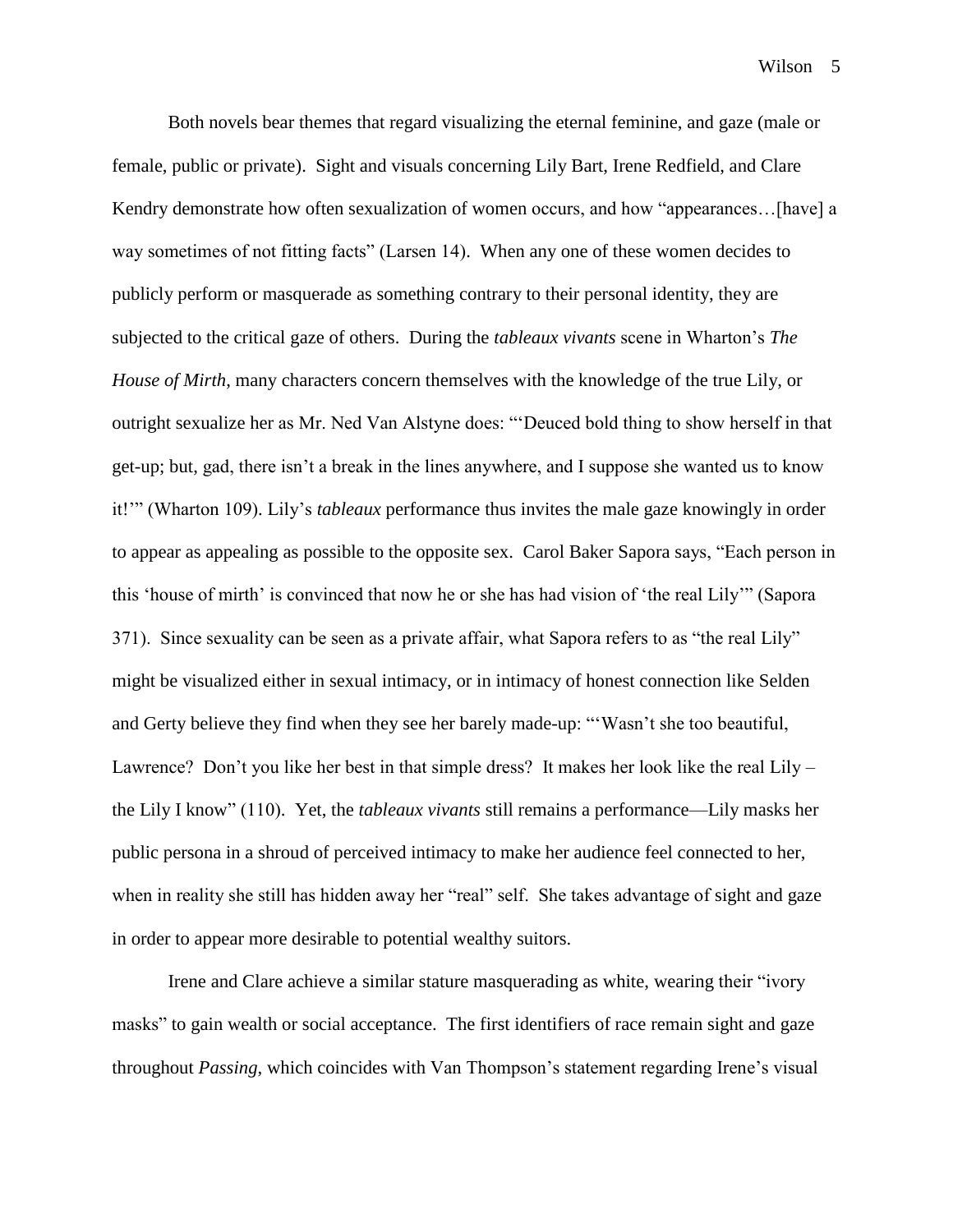perspective of Clare: "The physical aspects of the body that Irene mentions reinforce the ocular nature of racial identity; an individual becomes racially defined by the gaze" (84). Irene sees Clare's appeal in distinct ways: "Clare was so daring, so lovely, and so 'having'" (Larsen 32). Irene views Clare this way not only because Clare can pass, but because Clare shows African American traits that Irene finds beautiful such as her "full red lips" and glistening "dark eyes" (14-15). Society's gaze fixates on Clare's light skin and hair, whereas Irene focuses on her lips and eyes as more indicative of her African American roots. Just like Selden believes he knows "the real Lily," Irene believes she knows the "real" Clare; but both Lily and Clare place more importance on their public mask rather than their true identities because they find appealing to the public gaze more advantageous monetarily than sharing their honest identities with their societies.

When Wharton and Larsen's heroines place so much importance and preoccupation on maintaining a public persona or social mask, the mask gains too much power. In his article "Disowning 'Personality': Privacy and Subjectivity in *The House of Mirth*" William E. Moddelmog argues:

> The "real Lily" for whom [Lily] searches turns out to be plural rather than singular. At the critical moment when she burns the letters, she imagines herself possessing two selves, a fact that complicates her 'passionate desire to be understood' and her desire that Selden 'see her wholly.' (Moddelmog 353)

Lily's social mask usurps her passionate desire to be understood, and makes it impossible for her to share her full self with Selden. She places too much power and focus on masquerading as the conventional, marriageable woman, which creates her split identity. Her two selves, the masquerading social self and the honest intimate self, appear to be equally important to her until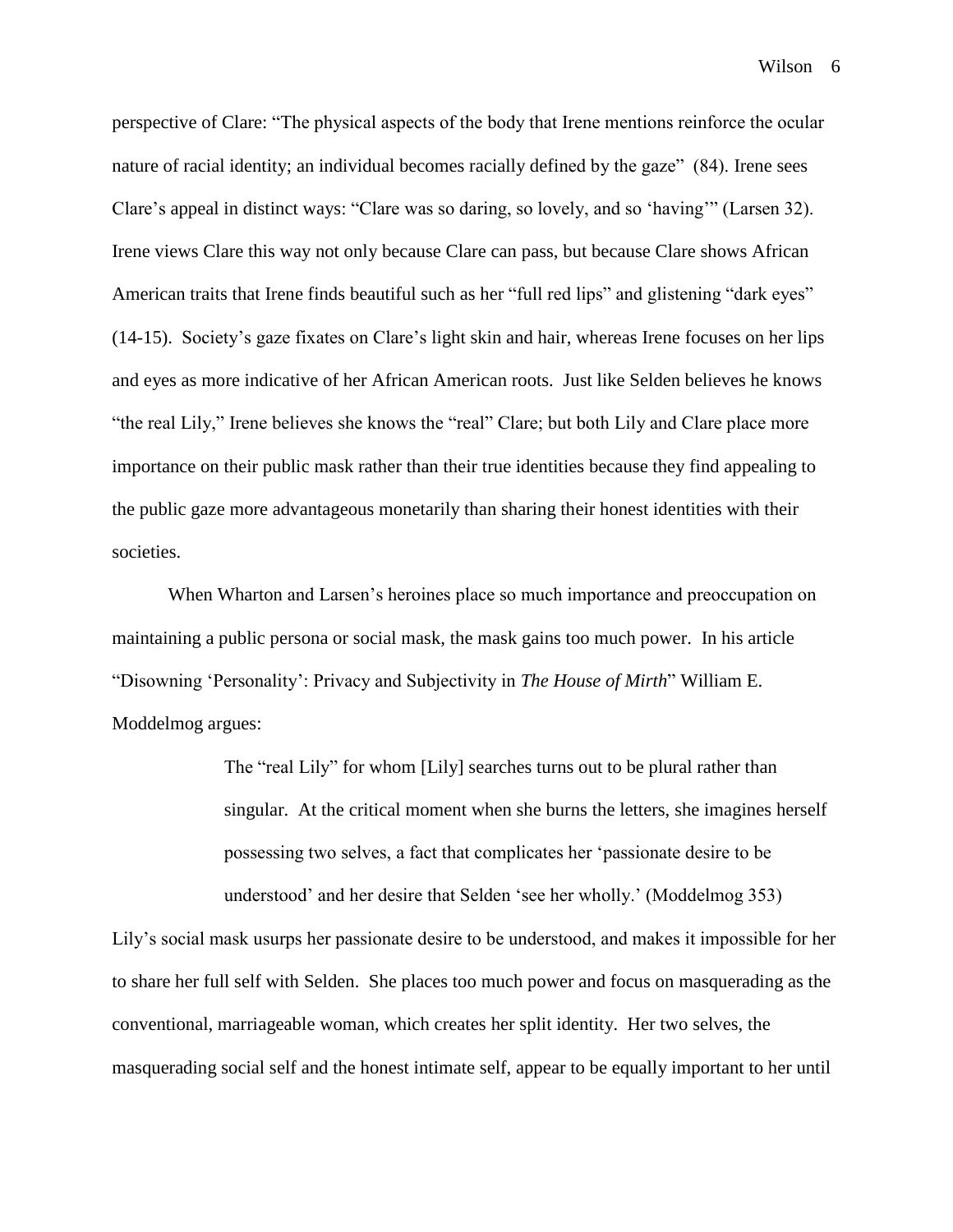Wilson<sub>7</sub>

Selden's gaze recognizes the encompassing "crystallization" of her mask. This occurrence makes her social self the more powerful of her two identities. Similarly, Clare Kendry wears her "ivory mask" to the excessive point of marrying a white supremacist, racist man with whom she bears a child. Her husband does not know anything about her true racial identity, or the "real" Clare, and refers to her with racist pet names such as "Nig" because he thinks that she hates African Americans as well (Larsen 30).

This destructive racial masquerade comes to an end when Clare dies, which frees not only her from the public gaze, but also Irene from her own racial performance. Van Thompson writes, "Irene masks her blackness even when she is not masquerading as white" (81). At her own social gatherings, she masks her blackness by performing as a higher-middle class feminine socialite. Class distinctions of that sort appeared in early twentieth century society as a white characteristic, or as not typical of African American associations. During situations in which Irene might show her true feelings regarding Clare, she "instinctively" puts on a "mask" (79), or "dust[s] a little powder on her dark-white skin" (71). Clare's ability to pass as white, with all of the wealth that comes with her position, and still remain appealing in an African American way seems to evoke envy in Irene. Irene powders away her true feelings regarding her position as a middle class mulatto woman because she regrets how her choice of husband and lifestyle have held her back from a seemingly comfortable position like Clare's. For Irene, Clare represents the epitome of what one could achieve by passing as white. When Felise says that Clare's death was instant, Irene's suppressed "sob of thankfulness" best demonstrates the extent of relief and liberation Irene feels at the discovery of Clare's dead body because Clare's death frees Irene from her internalized envy (93). Without Clare's influence, Irene no longer needs to put on a mask of whiteness in front of Bellew, and no longer needs to put on a mask of indifference in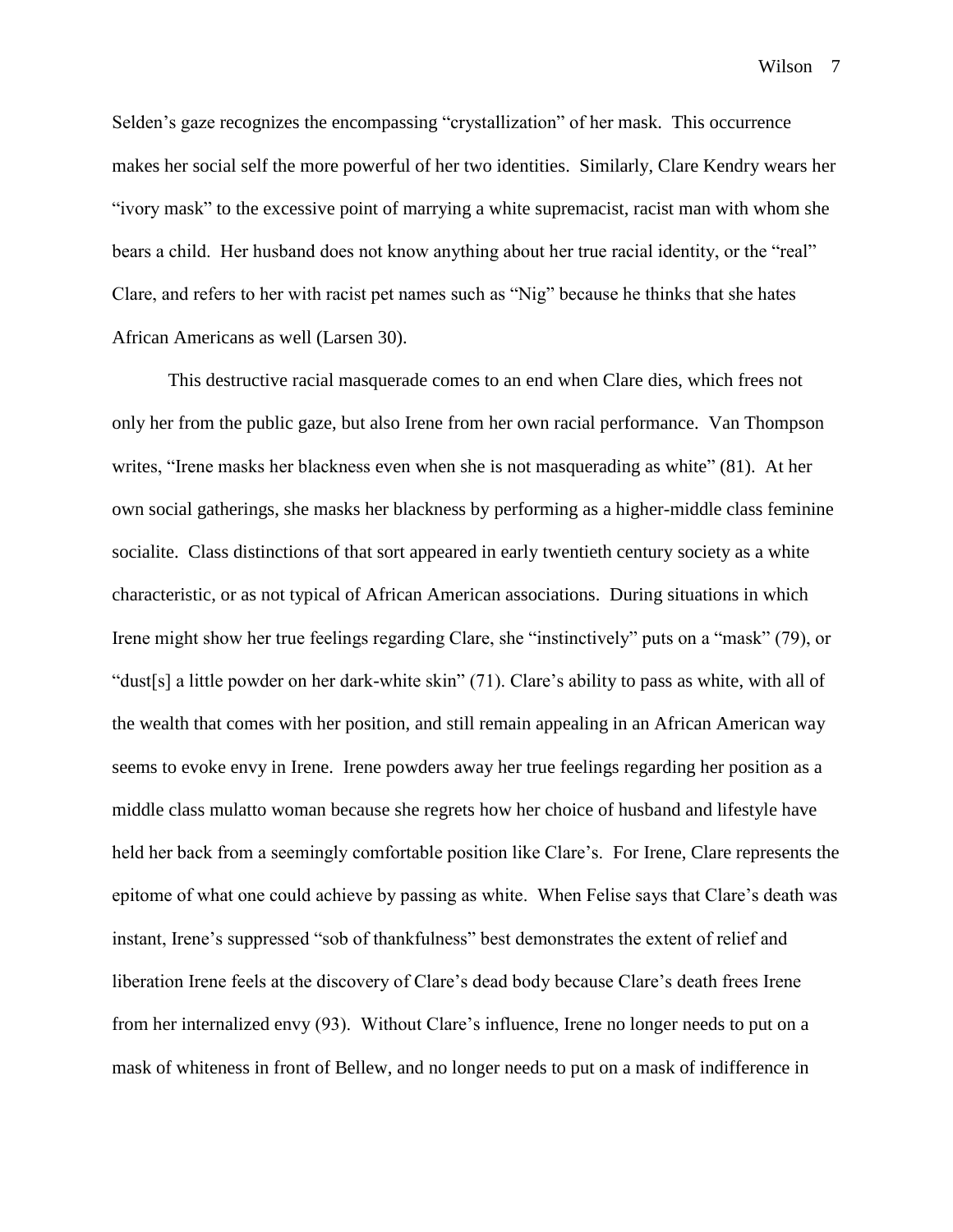front of her own husband. Clare's death on the surface appears to be unprecedented, yet the situation surrounding her death has some of her own actions to blame, most importantly putting so much power into her mask that her marriage would not be able to survive without it. Van Thompson regards this degree of deception as an act of internalizing white supremacy:

> Larsen's focus on class and gender relates that passing for white is essentially a tragic performance of deceiving others while simultaneously, and even more tragically, deceiving oneself. For Larsen, a black person who passes for white internalizes white supremacy. All types of passing signify futile attempts at escapism and denial in the face of America's enduring racial hegemony, disastrous performances yielding no clear winners. (80)

The escapism he mentions has a dual meaning inasmuch Clare's decision to pass escapes her private identity, whereas her death escapes both the fallacy of her public identity and the discovery of her private identity. Clare finds physical victory in ascending from being an object of her peers' gazes to the status of her peers' memories.

Similarly to Irene, Lily fashions away her true feelings about being a middle class, single white woman in an act of repression that results in Lily's liberating death. Lily's journey to accepting her position in life begins with becoming indifferent to the society with which she surrounds herself. When she associates herself with the Gormer set, she becomes aware of her insensitivity to her environment: "a hard glaze of indifference was fast forming over her delicacies and susceptibilities" (Wharton 190). Her indifference to her social realm indicates disenchantment with her masquerade, and leads to comfortably seeing herself as "'outside what we call society'" (228). She also shows change in attitude when she peers into Gerty's mirror and does not preoccupy herself with maintaining youth, but instead maintaining her physical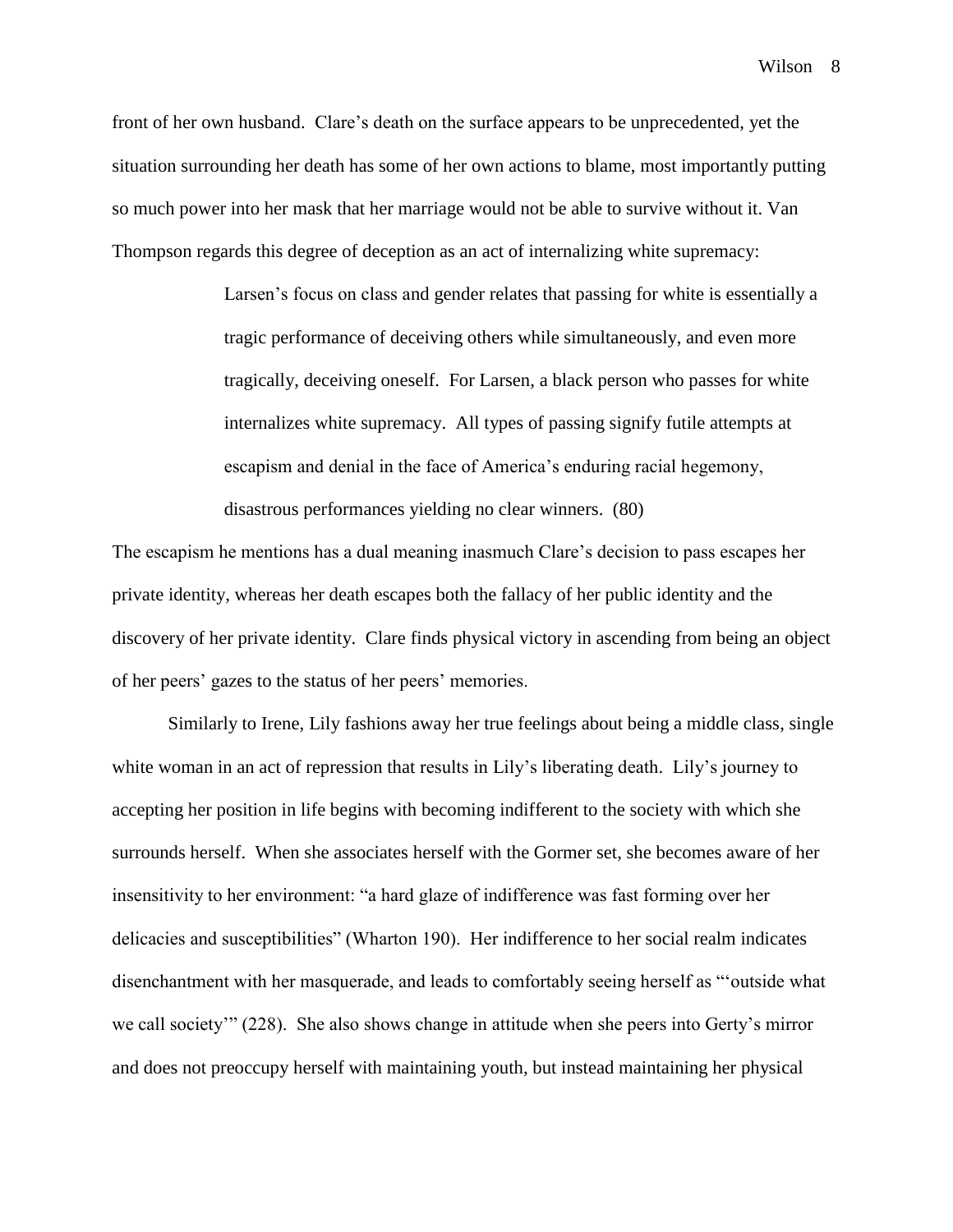health when she notices that she "'look[s] ill'" (215). Her acceptance of her societal position, and her preoccupation with her health show how Lily finally becomes comfortable with recognizing her true self. She shows a newfound value of transparency when she finally speaks her "first sincere words" to Selden (238), and fixates on the "empty clearness of the eye's" of Mrs. Struther's baby (256). Lily describes "a wan lucidity of mind" and "intense clearness of the vision" when she lives her last waking moments, which further shows how her death helps her transition from a dishonest masquerade to an appreciation of clarity (260). Selden notes Lily's death as a "mask over the living lineaments he had known," and yet feels that "the real Lily was still there, close to him" (265). These observations show how Lily's mask eerily became a true part of her, and therefore how death liberates her from continuing to live under the pressure of her performance. Sapora writes, "Wharton uses Lily and her double [identity] to criticize society, … and finally to allow her character a kind of personal triumph even in her physical defeat" (373). Clare Kendry's "physical defeat" might be seen as a "personal triumph" as well: both Lily and she become released from their masquerades via death.

These novels' tragic endings demonstrate how death liberates one from the social masquerade's overbearing influence. Both authors depict death as the only release from the heroine's mask when it becomes the heroine's true reality. Liberation via death shows the triumph of the private identity over the public social identity. Rather than allowing the social mask to pervade the lives of Clare Kendry, Irene Redfield, and Lily Bart, Larsen and Wharton make it so that their characters remain known for their struggle against social performance rather than for allowing their forged identities to be their realities for the rest of their lives. Van Thompson agrees with this perspective in his article: "For Clare Kendry Bellew, death out of the sixth floor window of the Freeland's Harlem apartment becomes a tragic way out of the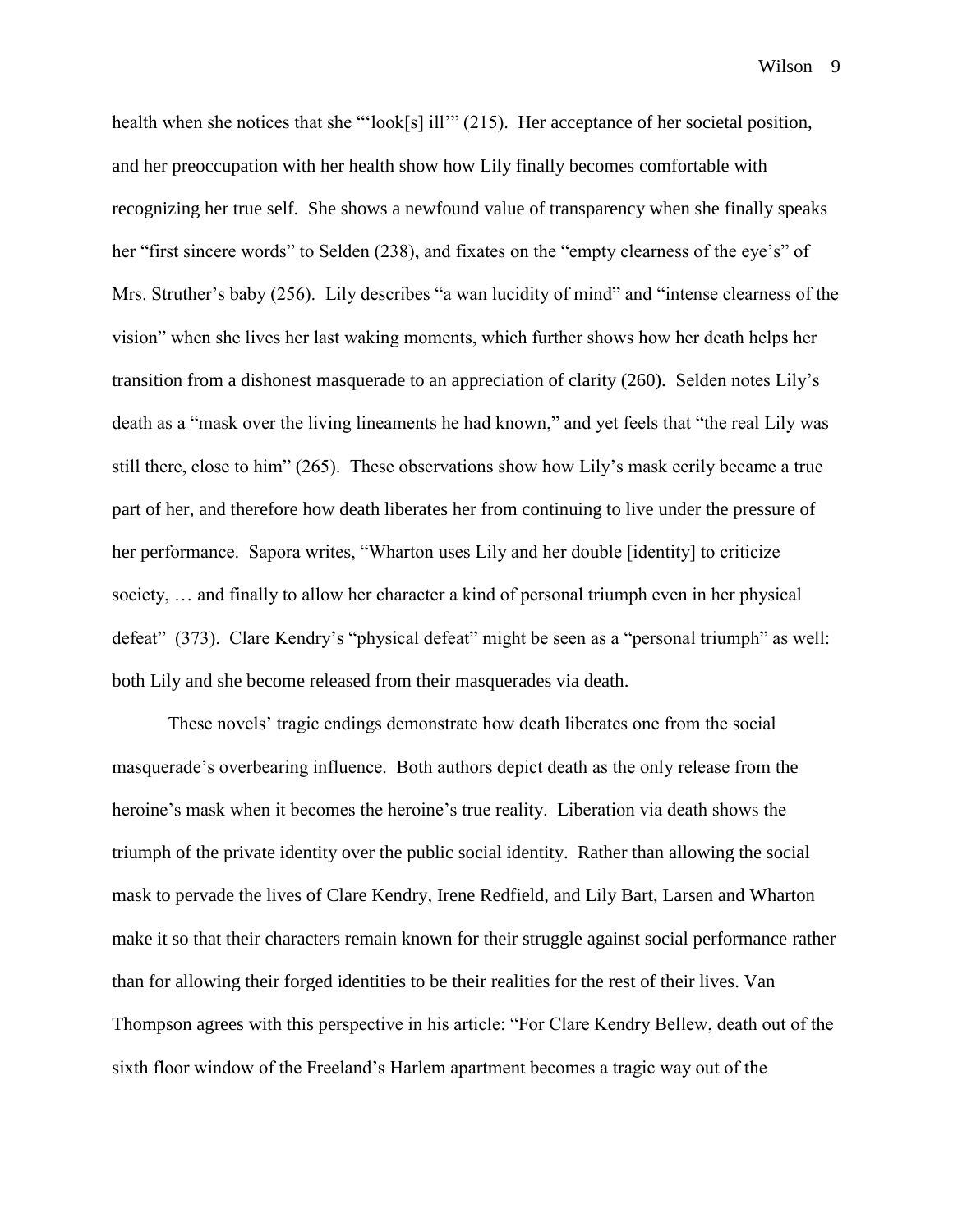suffocating and enslaving existence in her world of whiteness. Death brings freedom" (100). This perspective can be applied to *The House of Mirth* because leading up to Lily Bart's death, she rediscovers simple joys such as birth just like Clare Kendry attempts to rediscover her African American roots. Their respective deaths mark the defeat of the mask rather than the defeat of their "real" selves. Not discovering the true selves behind the eternal feminine masks remains the only tragedy in either of these novels. Clare and Irene lose a sense of their true selves while wearing their ivory masks, as does Lily Bart while wearing her crystal mask. The heroines create a rigid social exterior because feminine gender roles create a hefty burden: one must be dependent, social, content, heterosexual, and prudent. Edith Wharton and Nella Larsen depict the tragic truth about private and social deception that gives into these traditionally feminine gender roles: maybe one can attempt to fit into the eternal feminine's tight mold, but it does become suffocating to a breaking point if one spends too much time and effort publicly remaining there. When the private feminine identity becomes squelched by the public feminine identity, the mask becomes the pervasive eternal feminine. Defeating this mask liberates Larsen and Wharton's heroines from the stifling mold, one way or another.